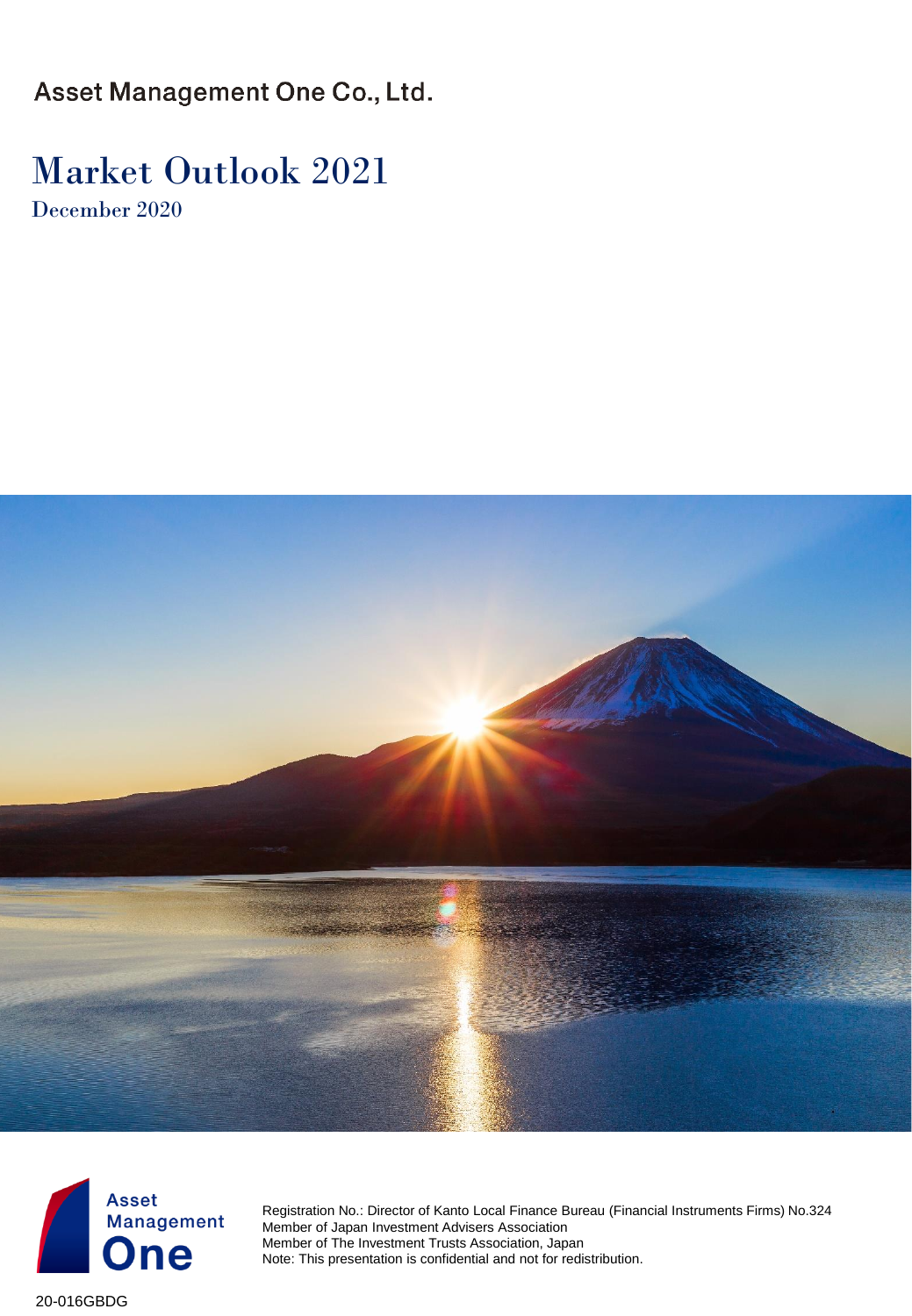### Japan Economic Outlook

#### **Japanese Economy**

The Japanese economy bottomed out in the April-June quarter 2020 along with the global economy. Asset Management One expects a moderate pace of economic recovery in Japan for the foreseeable future, as the risk of a similar resurgence in the number of COVID-19 infections witnessed in Europe and the United States remains at the end of 2020. Given that rollout of vaccines has just begun in December 2020, Asset Management One expects vaccines to become available for the wider population in second half of 2021, this is likely to restrain the economic recovery and GDP to below pre-crisis levels at the end of 2021. Exports, which boosted GDP growth until last summer, are likely to slow to a more moderate pace of growth. It is reassuring, however, to note that bankruptcies and loss of jobs are well contained by policy measures, limiting the risk of a sharp fall in capital expenditure and consumption.



In December 2020, the Japanese government has added an economic package worth over 73 trillion yen (\$708 billion) to fund additional and existing fiscal support, providing a sense of reassurance of policy continuity.

| Calendar Year         | 2018<br>(Actual) | 2019<br>(Actual) | 2020<br>(Estimate) | 2021<br>(Forecast) |
|-----------------------|------------------|------------------|--------------------|--------------------|
| Real GDP (YoY%)       | 0.6              | 0.3              | $-5.3$             | 2.8                |
| Core CPI (YoY%)       | 0.8              | 0.7              | $-0.2$             | $-0.4$             |
| JGB 10-Year Yield (%) | 0.00             | $-0.01$          | 0.00               | 0.00               |
| USD/JPY (¥)           | 109.7            | 108.7            | 105.0              | 108.0              |
| <b>TOPIX EPS</b>      | 120.3            | 107.8            | 75.0               | 105.0              |
| YoY%                  | 2.0              | $-10.4$          | $-30.4$            | 40.0               |
| TOPIX                 | 1494             | 1721             | 1800               | 1900               |
| YoY%                  | -17.8            | 15.2             | 4.6                | 5.6                |
|                       |                  |                  |                    |                    |

#### **Forecast Summary**

Source: Bloomberg, FactSet, Asset Management One

#### **Japan Real GDP**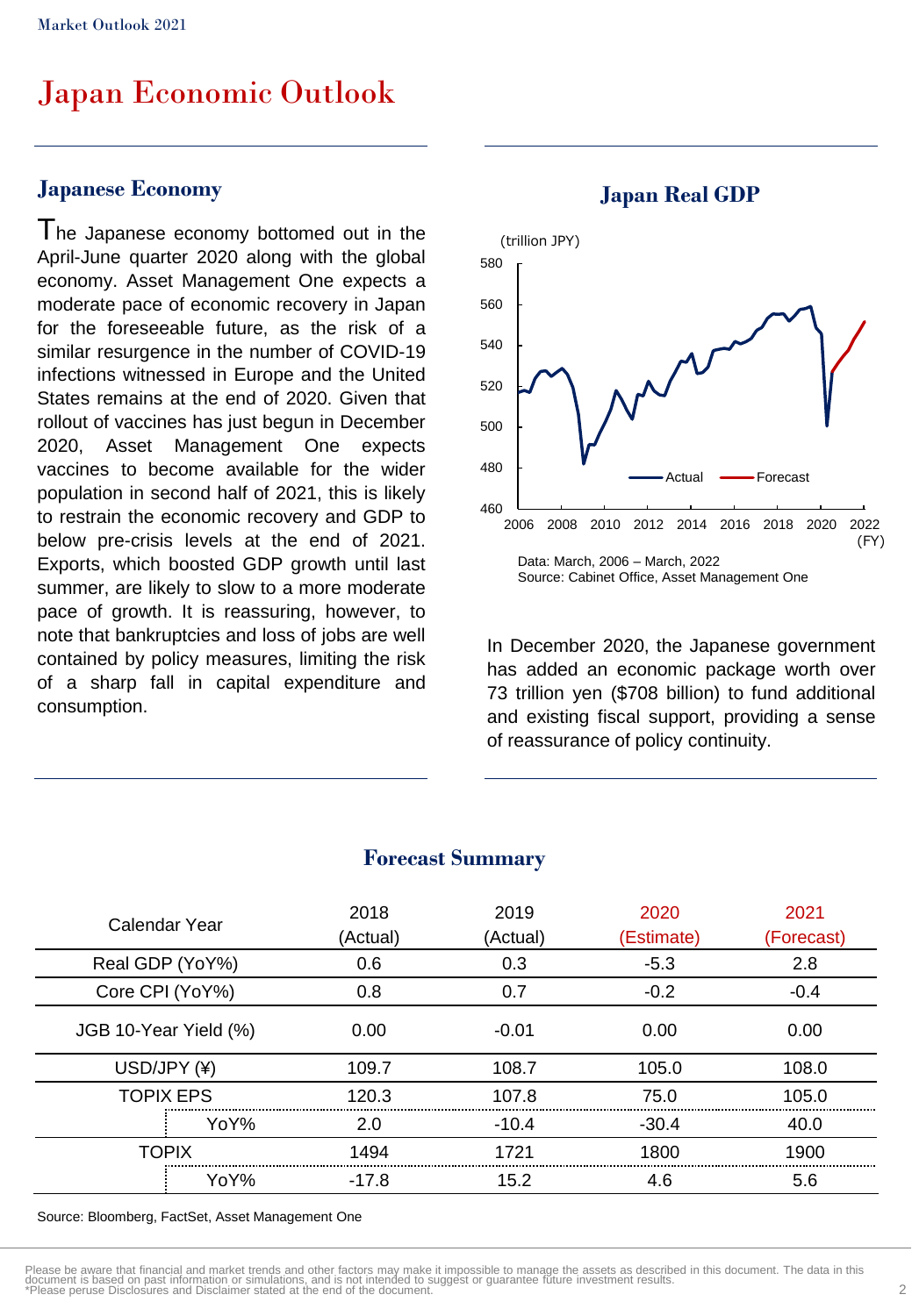#### **Equity market**

I<sup>n</sup> 2020, Japanese equities rose sharply with price-to-earnings multiple expansion despite the resurgence of COVID-19 since the autumn. Asset Management One has a constructive view on the market with improved earnings prospects in 2021. There are four factors that support our view. Firstly, monetary and fiscal policies are expected to remain accommodative and expansionary worldwide, including in Japan. Secondly, investors perceive Japanese stocks to be the most cyclical among global stock markets and are likely to buy as the economy normalizes and trade volume recovers. Thirdly, vaccines are expected to become widely available in Japan in the second half of 2021, further improving the prospects of Japanese corporate earnings. Fourthly, the Suga administration is likely to focus on policy implementations to support the economy for the time being, which is also positive for the stock market.

In terms of corporate earnings, market expectations for EPS are already being revised upwards as global manufacturing PMI improves. For CY2021, earnings are expected to increase by around 40% in terms of the TOPIX EPS, and depending on the resumption of economic activity, there may be room for further upside. The Tokyo Olympic and Paralympic Games, if they are held as currently planned, would give a significant boost to the tourism industry inviting visitors from overseas. Global recovery of economic activity may fuel at some point speculation of a rise in U.S. long-term interest rates, which may be detrimental to emerging market stock markets.



#### **Global PMI and TOPIX EPS Revision\***

Data: January 1, 2018 - December 9, 2020 Source: Refinitiv \*The number of upward revisions minus the number of

downward revisions divided by the total number of stocks. Positive value indicates improving earnings momentum.

The fact that Japanese stocks have historically been positively correlated with U.S. long-term interest rates is reassuring. The Japanese stock market has tracked its peers in the United States in 2020, providing room for further upside in 2021. Based on our main scenario assumption of 40% rise in EPS amid ongoing accommodative monetary policy and economic recovery, Asset Management One expects the TOPIX index to reach 1,900 points and the Nikkei 225 Stock Average to reach 28,000 yen. Given the flush of liquidity pumped into the global financial markets central banks, the stock market may extend its gains towards 2,000 points in terms of TOPIX and 30,000 yen in terms of Nikkei.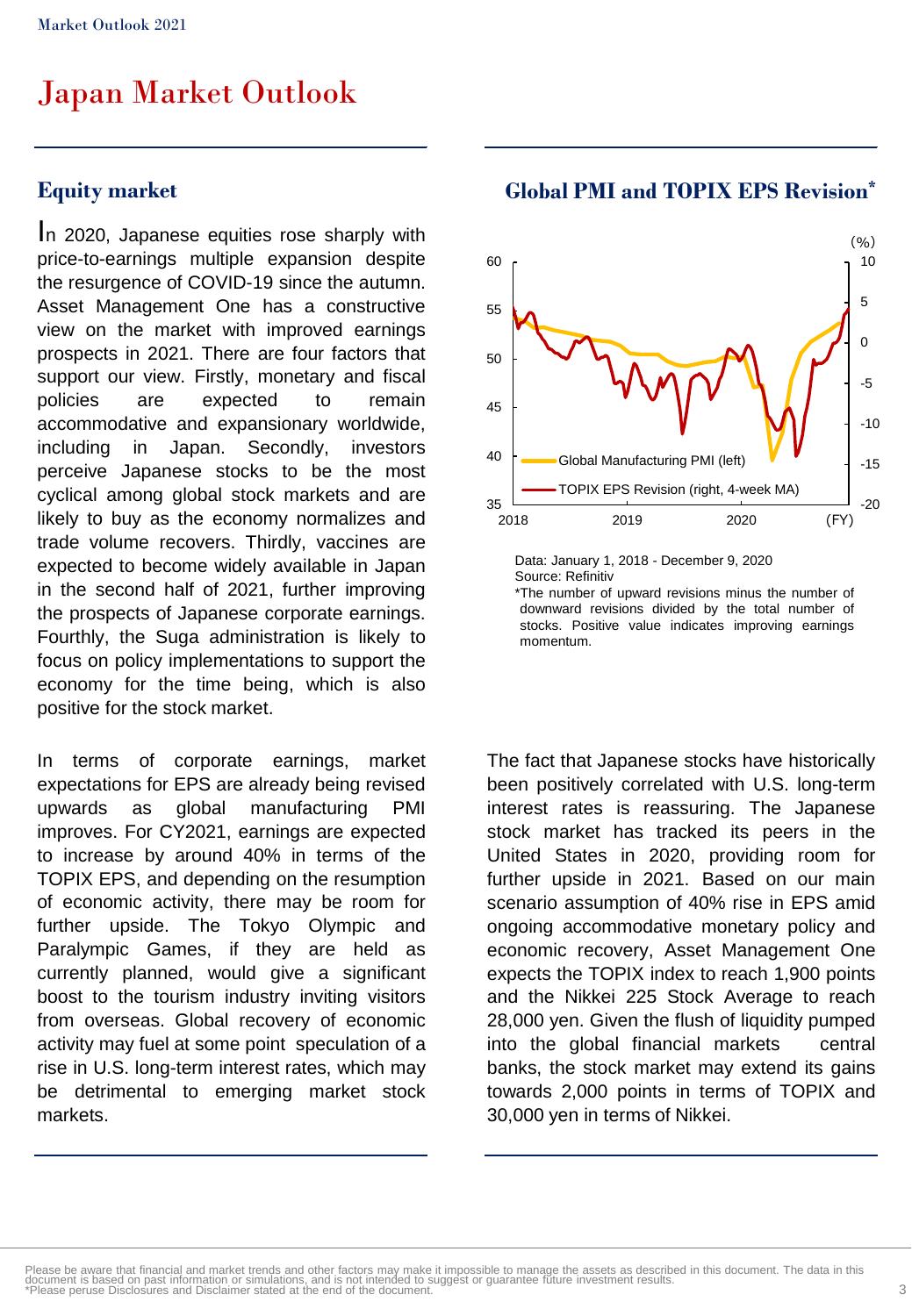#### **Bond market**

The Bank of Japan is most likely to maintain its current policy stance in 2021, with long-term interest rates, 10-year JGB yield, to remain within the target range. This trend will be further reinforced as investors become more convinced of the continuity of the Liberal Democratic Party led government post the general election of the House of Representatives, likely in Autumn of 2021. Despite ongoing concerns of a rise in overseas interest rates in the United States and other countries, the Bank of Japan's yield curve control (YCC) will keep domestic interest rates up to the 10-year zone under control. On a separate note, in the United States, where the labour market is expected to take time to recover, the Federal Reserve Board may introduce a policy similar to the BOJ's YCC to curb the rise in long-term interest rates.

### **Foreign Exchange**

I<sup>n</sup> the foreign exchange market, movements to build up positions involving the Japanese yen are also likely to remain restrained, given the expectation that accommodative monetary policies will continue around the world. In this context, the Japanese yen is expected to trade weaker against the backdrop of the U.S.-led global economic recovery and domestic investors' continuous yen selling and purchase of foreign currency denominated assets in search of yield. The correlation between the USD/JPY exchange rate and Japanese equities has been declining, and the risk of a sharp correction in stock prices due to a stronger yen looks low for a while.

### **10-Year UST Yield and TOPIX/S&P500 ratio**



#### **USD/JPY Currency and US-JPN Interest rate difference**

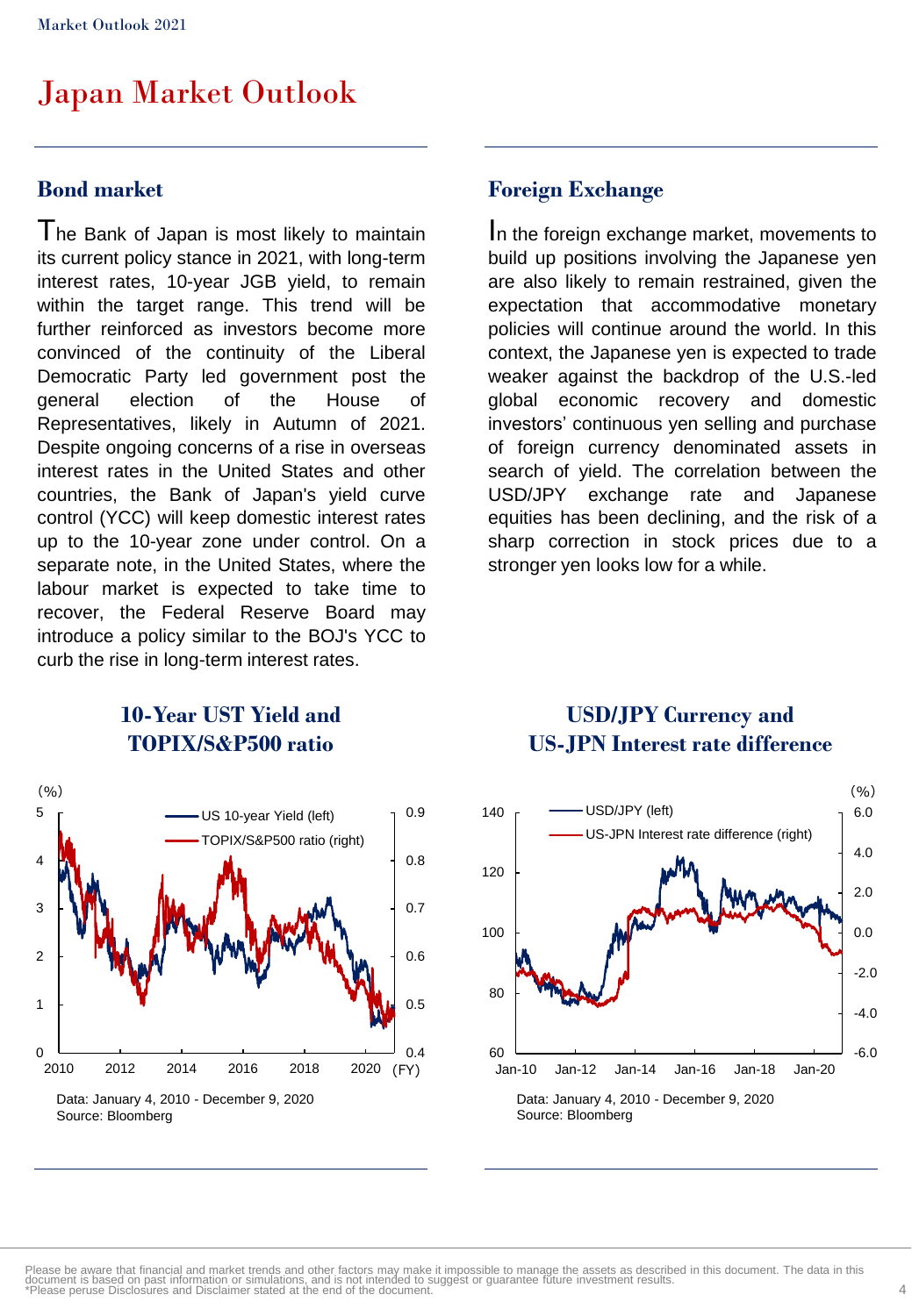#### **Key themes for the Japanese stock market in 2021**

Asset Management One has identified five key investment themes that are likely to dominate the Japanese stock market in 2021. The five investment themes include; (i) businesses responding to changes in social and economic structures in the wake of the COVID-19 pandemic; (ii) a recovery in visitors from overseas following the worldwide availability of vaccines; (iii) accelerated moves towards a decarbonised society and further expansion of ESG investment; (iv) digitalisation and digital transformation (DX); and (v) business and corporate consolidations.

With regard to (i) businesses responding to changes in social and economic structures in the wake of the COVID-19 pandemic, the prolonged COVID-19 pandemic has prompted an increasing number of companies in Japan to drastically review and change their working patterns and workplaces. Services and businesses that can cope with the post-COVID-19 environment are expected to grow. As for (ii) a recovery of visitors from overseas following the worldwide availability of vaccines, there is a possibility of a sharp recovery in inbound tourism due to pent-up demand triggered by hosting of the Tokyo Olympic and Paralympic games. With regard to (iii) accelerated moves towards a decarbonised society and further expansion of ESG investment, the Paris Agreement came into effect in 2020, but the Japanese government's responses have been slow and tracked its peer signatories. This is attributable to fluctuating energy policy following the Great East Japan Earthquake and the nuclear power plant disaster, as well as the government's considerations for the automobile and other manufacturing industries.

The Suga administration has finally announced a clear policy towards decarbonisation, and it is highly likely the pace towards a green society will pick up very quickly. As for (iv) digitalisation and digital transformation (DX), both the public and private sectors are likely to move forward with efficient digitalization, including building harmonized system infrastructure across governmental departments, thanks partly to DX investment promotion tax credits. In the case of (v) business and corporate consolidations, tax reform is underway to reduce the risks associated with the restructuring of small and medium-sized companies, which could lead to positive business and corporate consolidations.

#### **Key themes in 2021**

| 1 | <b>Business responses to changes</b><br>in the post pandemic era |
|---|------------------------------------------------------------------|
| 2 | Vaccine availability and visitors<br>from overseas               |
| 3 | <b>Decarbonisation and ESG</b><br>investment                     |
| 4 | <b>Digitalisation</b>                                            |
| 5 | <b>Consolidations</b>                                            |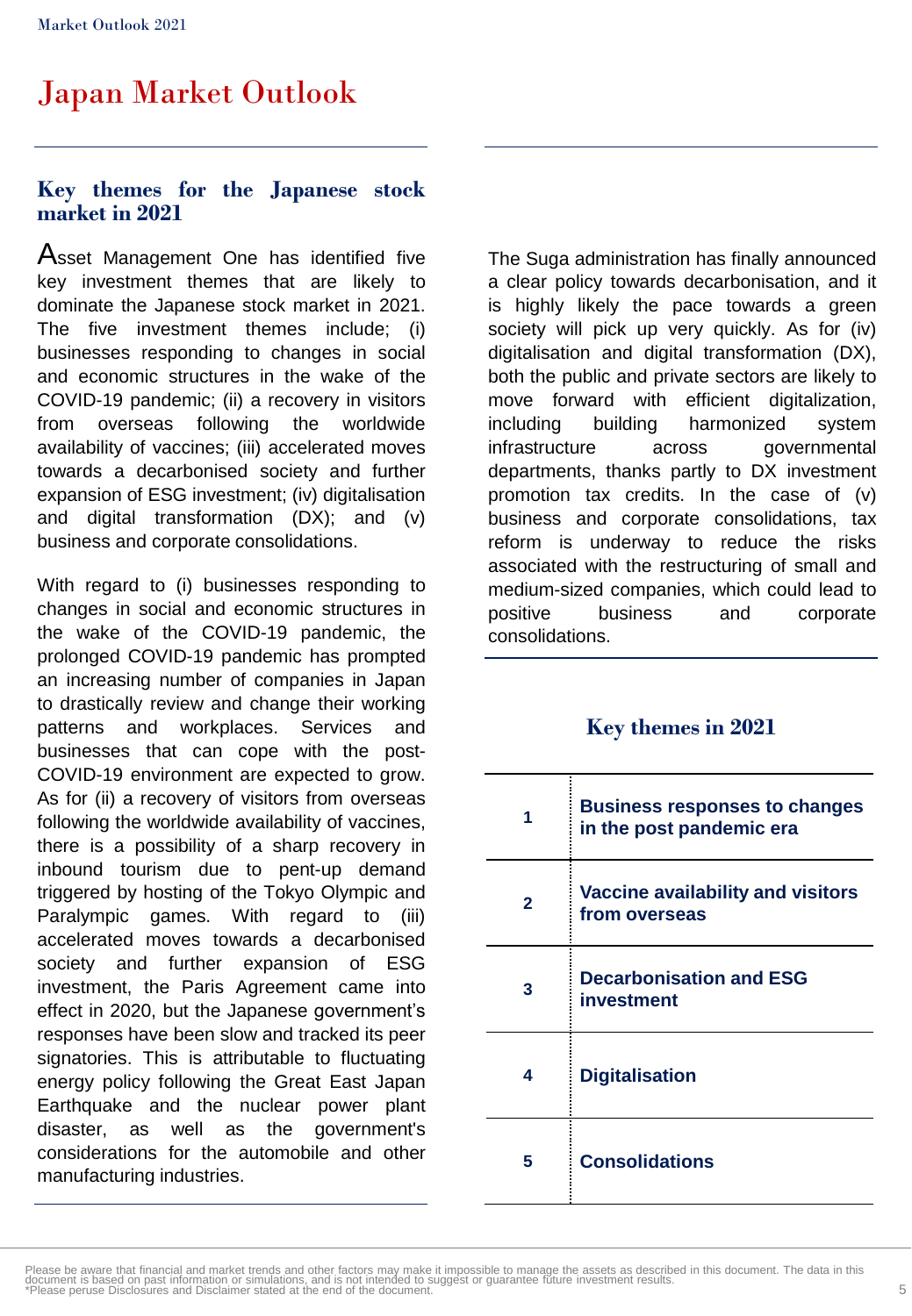#### **Risk factors and notable events in 2021**

I he COVID-19 pandemic remains the biggest risk factor for the world in 2021. Widespread availability of vaccines on a global scale will determine the move towards normalization of economic activity and how the global economy will perform. At present, vaccination of the population is expected to proceed mainly in developed countries towards the second half of 2021, but it is unclear whether it will proceed smoothly in emerging countries and whether the global economic recovery will proceed smoothly. In Japan, the general election of the House of Representatives is expected by the autumn of 2021. As things stand, it is highly likely that the current ruling party will win and the Suga administration will continue.

Other risk factors include the possibility of a change in the course of monetary policy overseas in the second half of the year, a rise in interest rates, U.S. credit market, and geopolitical risks.

A market-driven rise in the U.S. interest rate is possible but it is very unlikely the Federal Reserve Board (FRB) will change the course of its accommodative monetary policy in 2021. Asset Management One believes the FRB will swiftly react to any market-driven rises in interest rates and maintain its new policy stance of emphasis on broader employment, including minorities and low-income earners, with the average inflation target.

In the event of a rise in interest rates, the 10 year US Treasury yield of 1.5% and the 30 year US Treasury yield of around 2.5% are likely to be the levels to watch out for. Any moves above these levels, the P/E ratio is likely to adjust sharply, leading to a sell-off in U.S. growth stocks. This would also hinder the recovery of the housing market.

U.S. credit and other fixed income assets, the asset classes which have been attracting massive inflows of funds, are sources of deeprooted concerns about a bubble, but are unlikely to collapse unless the FRB changes its stance. In terms of geopolitics, the only thing that is likely to affect Japan is the extent to which U.S. policy towards East Asia, China and North Korea in particular, and the Middle East will change under the new president. It is difficult to judge at this moment without any supporting evidence to indicate the direction of the foreign policy prospects of the Biden administration. As for North Korea, which Donald Trump managed the risk of relatively well, there is a risk that it will become more provocative again.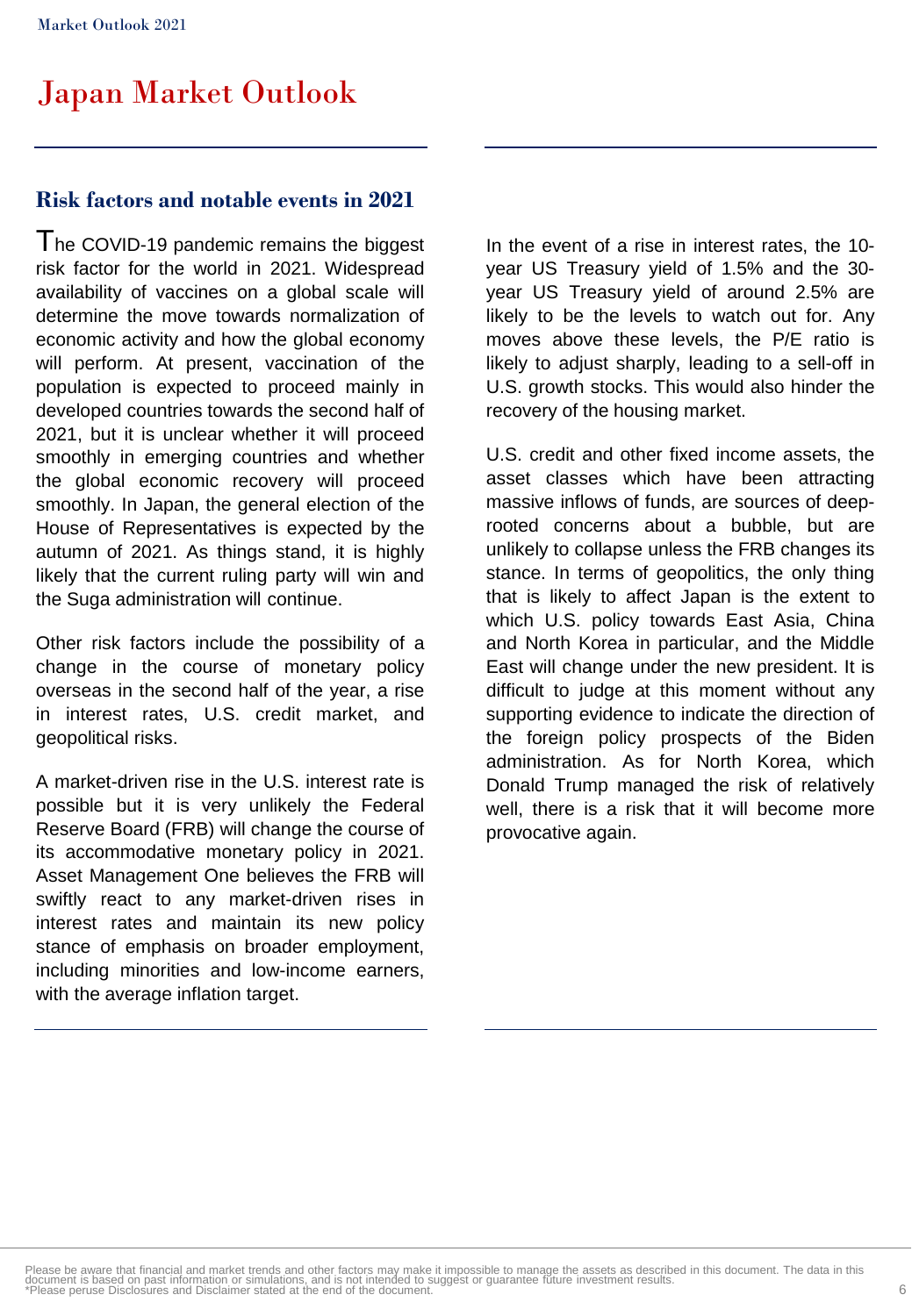# Topic: Digitalization

### **The COVID-19 pandemic set to accelerate Japan's digital revolution**

Prime Minister Suga vowed at the onset of his administration to create <sup>a</sup> new Digital Agency, and push ahead with deregulation to improve the efficiency of government services. In the meantime, structural changes are accelerating as people adapt to a new way of life in the wake of the COVID-19 pandemic. Digitalization - characterized by practices such as remote working – is one of the key changes which we believe has the potential to boost Japan's potential growth rate.

#### **i. Labour input - the potential to mitigate the negative impact of population onus**

Japan is one of the first developed countries in the world to face the issue of an ageing population - the working-age population peaked in 1997 and has been in decline for many years. In spite of this, the nation has been reluctant to open up to immigrants to replace and supplement its declining workforce. To make matters worse, the COVID-19 pandemic has made it even more difficult to utilize the existing immigrant labour force. If this trend continues, the decline in the labour force could spur a further fall in Japan's potential growth rate. However, if remote working takes root, it will provide a new set of employment opportunities for workers who previously would have had no choice but to leave their jobs for a variety of reasons, such as nursing care (with Japan's declining birthrate and ageing population, many workers are taking care of their parents), childcare, or their spouse's transfer. It will also lower the bar for overseas workers to take on work for Japanese companies in their home countries. In Japan, the digital revolution could help to alleviate the negative effects of the demographic decline in working-age population.

#### **ii. Capital input - the potential for accelerated investment in digitalisation**

I<sup>n</sup> December, the Bank of Japan's Tankan survey of capital investment (excluding land investment) showed a decline of 3.0% year-onyear, a downward revision of 2.1 percentage point from three months ago. However, software investment remained positive even throughout the COVID-19 pandemic, with 3.4% growth year-on-year after downward revision from the previous forecast. This represents management's strong will to invest in digitalisation, such as remote working and labour-saving technologies, in anticipation of the post-COVID-19 era.

#### **Tankan survey of capital investment (excluding land investment)**

|                        | FY2019 |     | <b>FY2020 Plan</b> |        |        |
|------------------------|--------|-----|--------------------|--------|--------|
|                        | Actual | Mar | Jun                | Sep    | Dec    |
| Capital<br>Investment* | 1.6    | 1.2 | 0.9                | $-0.9$ | $-3.0$ |
| Software<br>Investment | 10.3   | 2.6 | 4.8                | 6.4    | 3.4    |
| R&D<br>Investment      | 1.5    | 0.9 | 1.3                | $-0.5$ | $-2.3$ |

\*Including Software & R&D Investment Source: Bank of Japan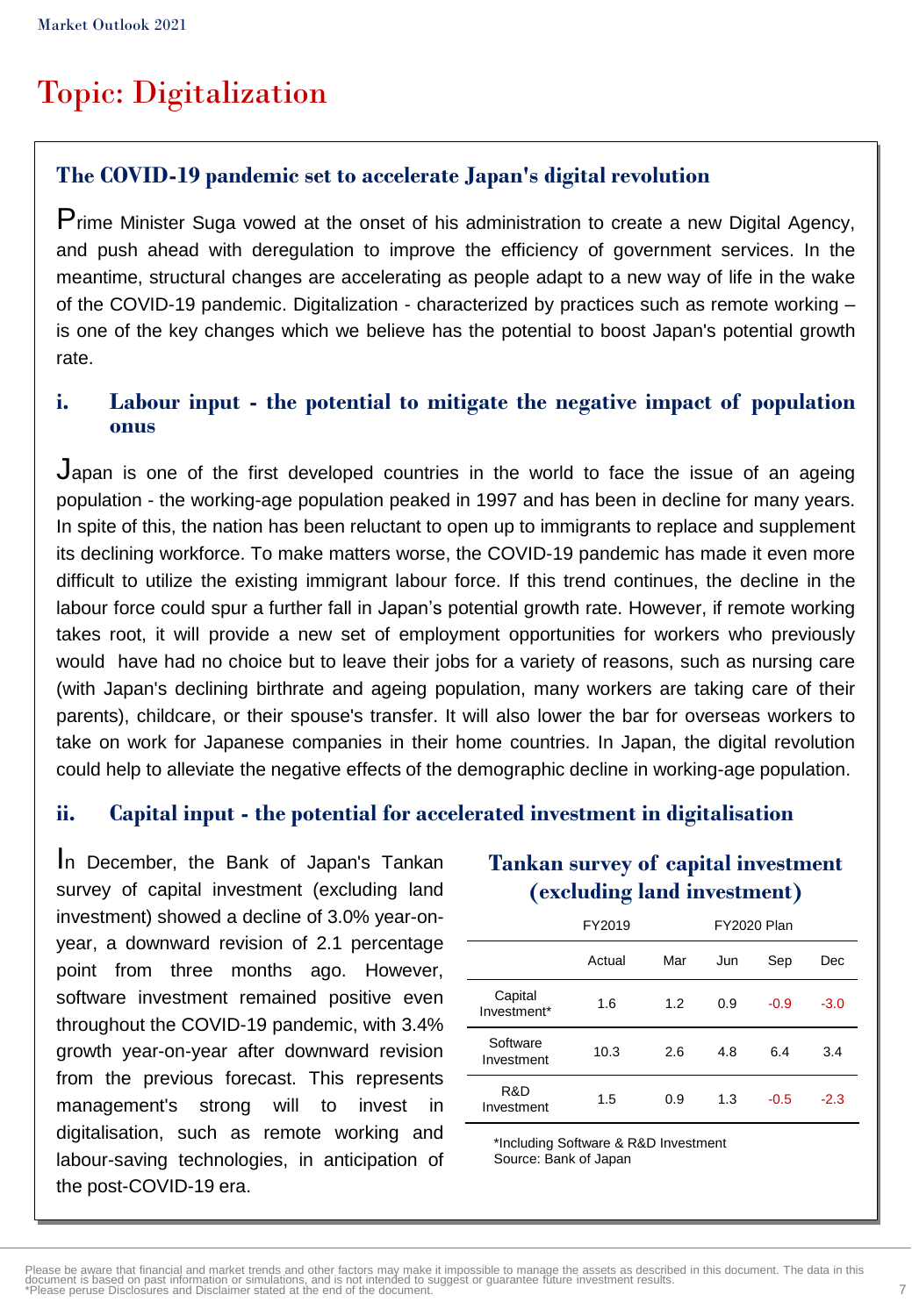## Topic: Digitalization

#### **iii. Total factor productivity - the potential to improve profit margins by controlling costs**

Initially, the introduction of remote working in Japan was not necessarily accompanied by an increase in productivity. In many industries, the time and physical costs associated with travel were reduced, but productivity may have regressed initially due to the unfamiliarity of new working arrangements. However, more than half a year after the introduction of remote working in many companies, the benefits are finally outweighing the costs. This is also reflected in corporate profits, with seasonally adjusted corporate statistics showing that margins and recurring profit margins, bottomed out in the April-June quarter and improved significantly in the July-September quarter, as shown in Figure 2. This, of course, is due to a resumption of production, which had been halted by restrictions on economic activity and supply chain disruptions, and a recovery in exports, which probably contributed to the increase in the top line. However, the improvement in margins due to cost control (particularly through lower face-to-face sales costs), achieved by adapting to new behaviours, is also likely to have boosted the bottom line. If costs remain under control and top lines return to pre-COVID-19 levels in the future, we can expect a significant improvement companies bottom lines.



#### **Change of Ordinary Income ratio**

It may be hard to believe that Japanese companies, which have traditionally been slow to make decisions and conservative about adopting new technologies, have changed so quickly. However, it should be remembered that Japanese companies have strengthened their corporate structure and have subsequently achieved record profits during previous serious crisis such as the oil crisis, the strong yen recession, the global financial crisis and the Great East Japan Earthquake.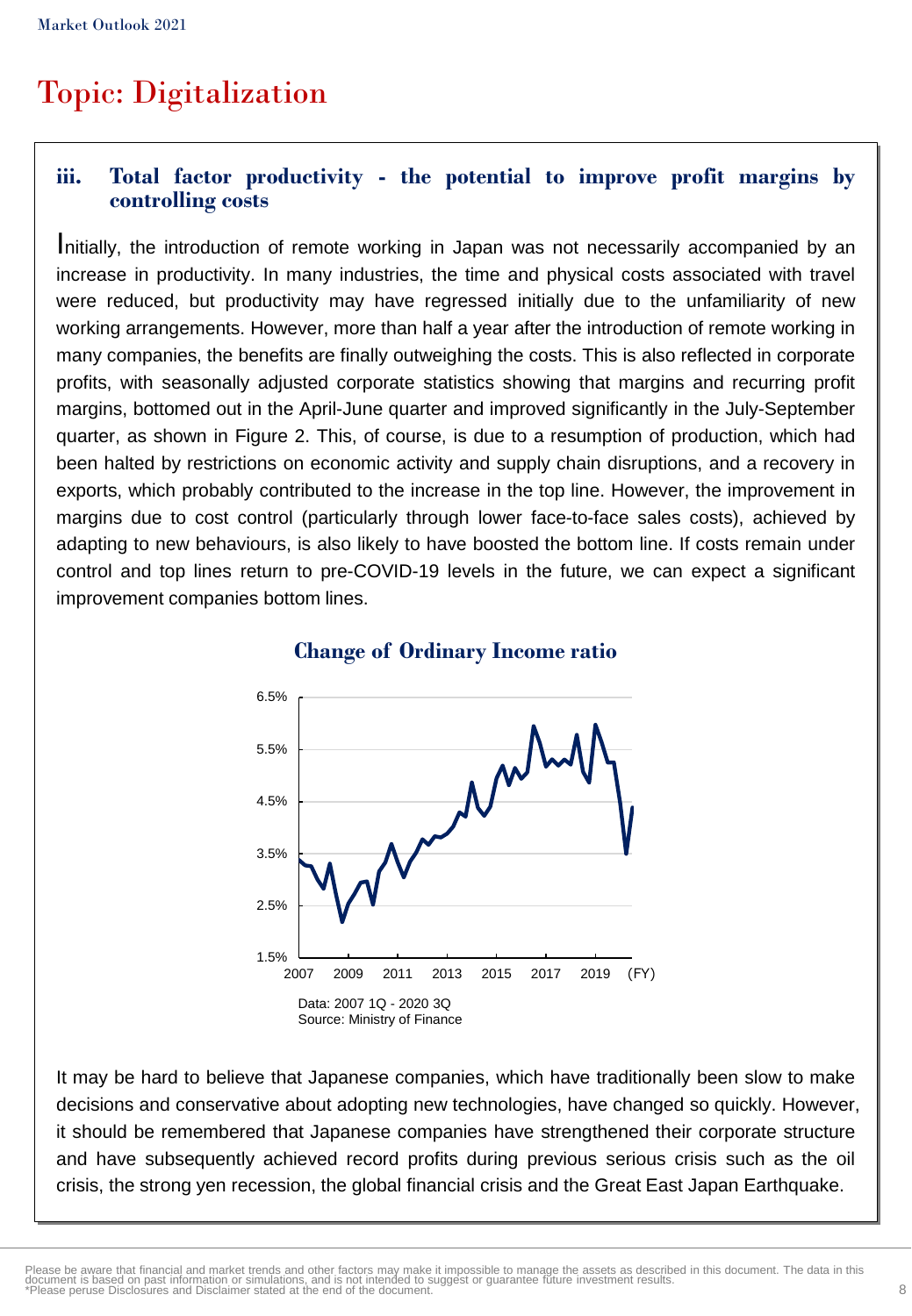# Topic: Environmental Policy

#### **Japan moves towards a green society by 2050**

Prime Minister Suga pledged to achieve the decarbonisation of Japan by 2050. While this is due to increasing international pressure to step up climate change action, it is a notable move by Suga, a results-oriented prime minister, who has made a major shift in Japan's environmental policy. Suga's government has set targets and is moving rapidly to improve the environment in order to achieve them.

#### **i. Japan announces decarbonisation target by 2050**

Japan has been conspicuously reluctant to decarbonise its economy due to concerns over impact to its manufacturing industry, particularly in the automotive sector, and its reliance on thermal power generation in the wake of the nuclear power plant disaster in 2011. The failure of Environment Minister Koizumi to take concrete steps towards decarbonisation, such as the abolition of coal-fired power generation, at COP25 in 2019 is still fresh in the minds of many in Japan. Therefore, it was a surprise move, soon after taking office in October 2020, by Prime Minister Suga to announce in his speech at the opening of an extraordinary session of the Diet that Japan aims to achieve a green society by 2050.

#### **ii. Increasing international pressure to act on climate change and Suga's appointment in Japan**

Looking around the world, major European countries have been the first to announce the abolition of coal-fired power generation. In the United States, President-elect Joe Biden, who pledged to return to the Paris Agreement on the day of his inauguration and aims to achieve netzero emissions will take office on 20th January. In global financial markets, corporate climate change initiatives are becoming an essential element in investment, lending and trading activities, and there is a move to strengthen decarbonisation efforts, particularly among global companies. In the midst of this global trend, the appointment of Suga, a results-oriented prime minister, is a noteworthy move that has led to a major shift in Japan's environmental policy. As Chief Cabinet Secretary under the previous Abe administration, Suga has a proven track record of implementing a range of policies.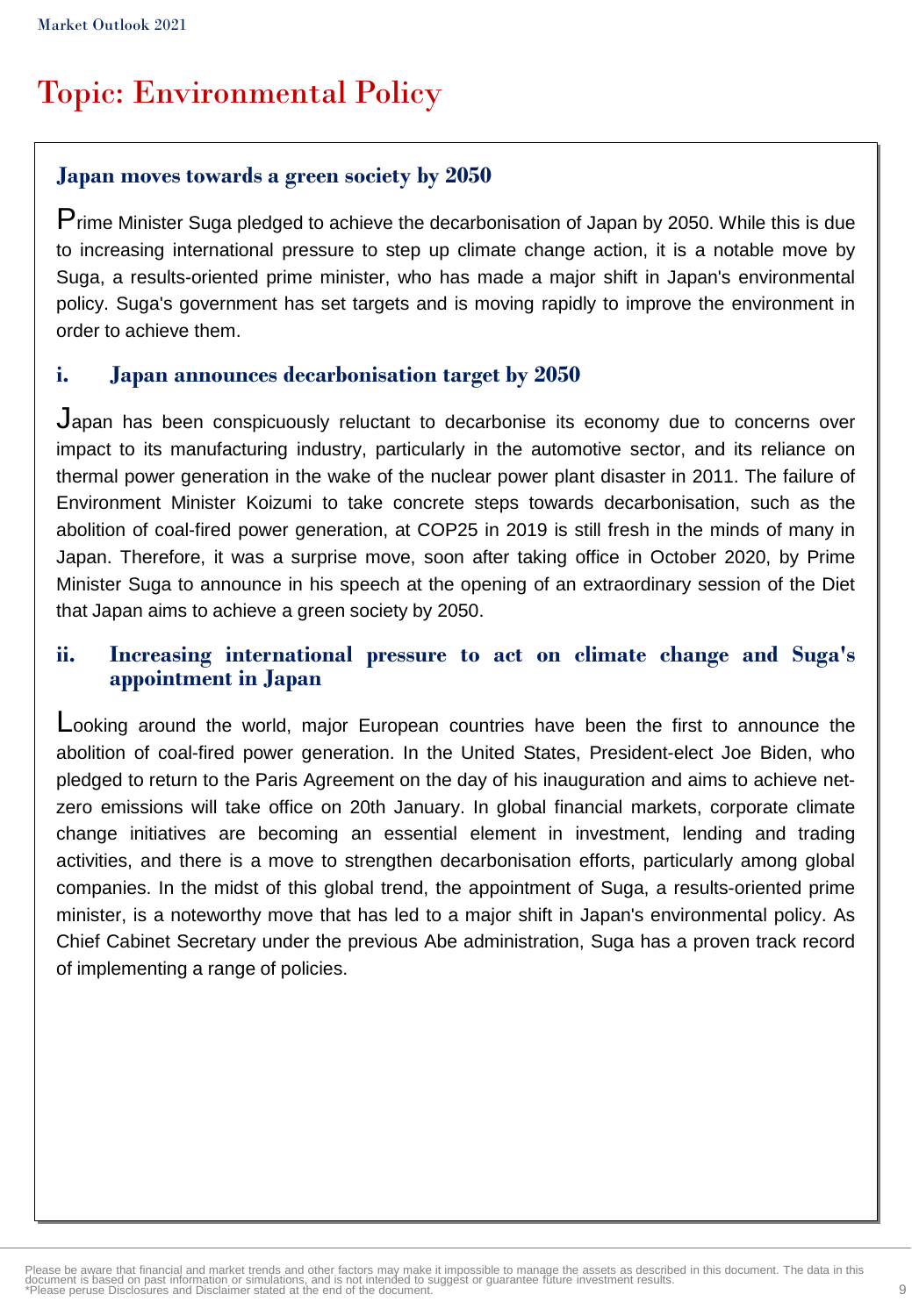# Topic: Environmental Policy

#### **iii. The Suga administration's decarbonisation policy: setting clear targets and creating the environment to achieve them**

The Suga administration has set <sup>a</sup> policy target of reducing overall greenhouse gas emissions to net-zero by 2050, and is working at a rapid pace in preparation in order to achieve this goal. With regards to power generation, which accounts for a large proportion of carbon dioxide  $(CO_2)$ emissions in Japan, the government has pledged to retire old inefficient coal-fired power plants and imposed a clear target on car manufacturers to sell all new cars as electric vehicles by the mid-2030s. Falling behind the global trend here could lead to a decline in the competitiveness of the country's key industry, the automotive industry. The government is planning to introduce an emissions trading scheme for the automotive industry to encourage companies to compete. To achieve its ambitious targets, which are comparable to the global targets, the Suga administration made "realising a green society" a key part of its growth strategy, alongside digital reforms, in the economic stimulus package drawn up shortly after its inauguration. A ¥2 trillion fund will be set up to promote green investment and support the research and development of companies engaged in technological innovation over a 10-year period.

The green investment fund will support the development of equipment that can produce hydrogen, which is regarded as a clean energy source, on a large scale at low cost, and rechargeable storage batteries, which are essential for promoting wider use of electric vehicles and renewable energy. In addition, development of technology for capturing, storing and recycling  $CO<sub>2</sub>$  is also very important for Japan as it is practically impossible to halt all thermal power generation plants.

Japan has a track record of developing essential technologies ahead of other countries with an ability to lead the world. However, in a number of cases, other countries have placed these technologies into practice ahead of Japan due to slow decision making in terms of practical application and social implementation. In December 2019, the world's first liquefied hydrogen carrier was introduced in Japan, and an experimental project to transport liquefied hydrogen from Australia to Japan is now underway. We feel that with with Suga's commitment to implement regulatory reforms to achieve the targets, Japan has the potential to make material progress in its environmental policy under the new administration.



### **Proportion of Electricity Generation Capacity in Japan**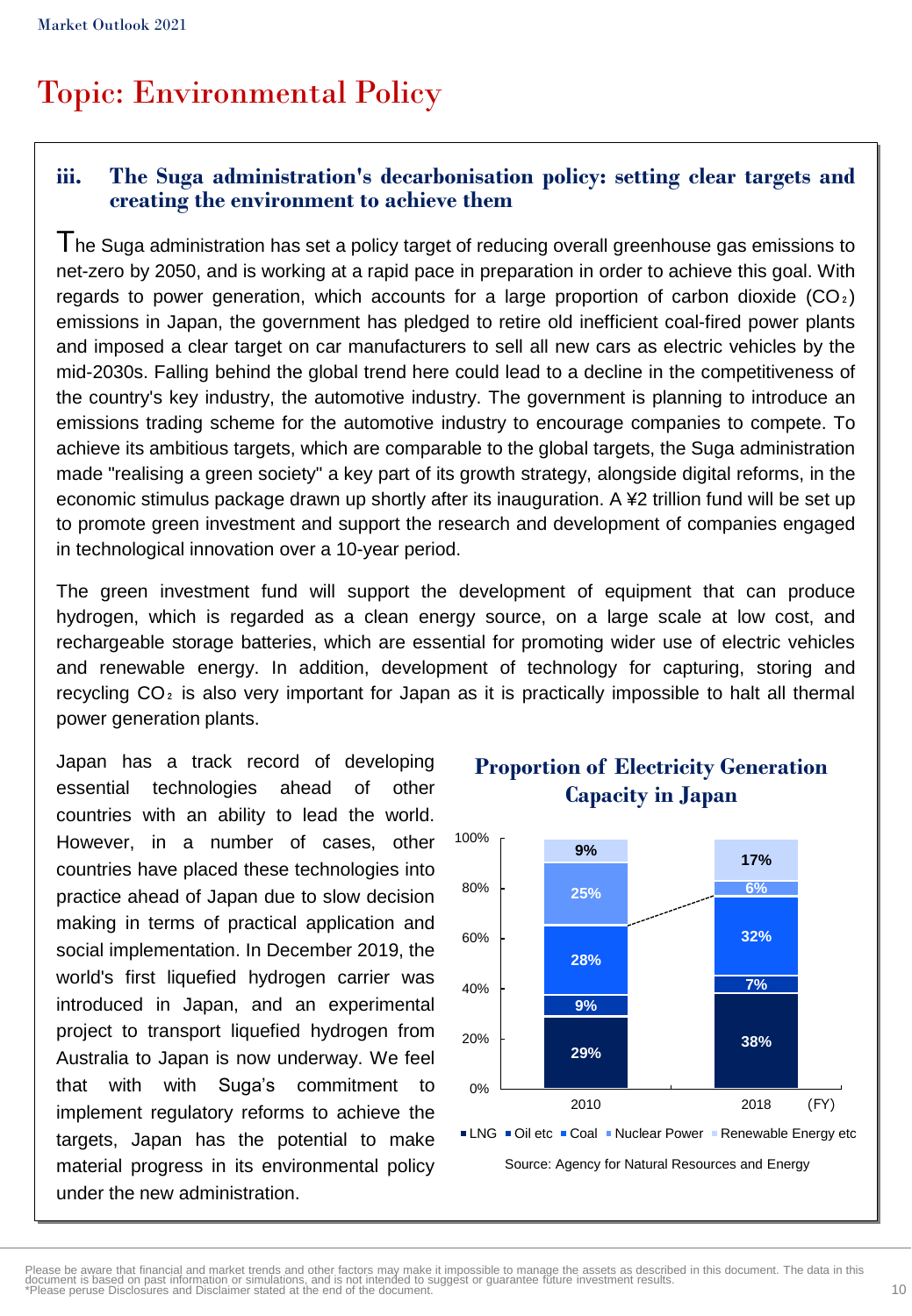### **Disclosures**

Indices are used solely for comparison purposes. There are limitations in using indices for comparison purposes because, among other reasons, such indices may have different volatility, diversification, and other material characteristics (such as number or type of instrument or security). Indices are unmanaged and you cannot invest directly in an index.

#### **TOPIX Index :**

The TOPIX Index is subject to the proprietary rights owned by the Tokyo Stock Exchange, Inc. and the Tokyo Stock Exchange, Inc. owns all rights and know-how relating to the TOPIX such as calculation, publication and use of the TOPIX Index Value and relating to the TOPIX Marks. No Product is in any way sponsored, endorsed or promoted by the Tokyo Stock Exchange, Inc.

#### **S&P 500 Index :**

The copyrights, intellectual property rights and any other rights of S&P 500 Index belong to Standard&Poor's (S&P). S&P shall not guarantee the accuracy or completeness of the indices which are published by S&P and the data included in the indices. S&P shall not accept any responsibilities for the results related to the indices and the data.

### Disclaimer

#### **Definition of the Firm**

Asset Management One Co., Ltd. conducts its discretionary investment advisory business as a registered and licensed investment advisor under the Financial Instruments and Exchange Act of Japan. Asset Management One Co., Ltd. is registered as investment adviser with the U.S. Securities and Exchange Commission.

The discretionary investment advisory business involves entering into contracts under which Asset Management One Co., Ltd. is entrusted fully or partially with investment decisions based on analyses of the value of marketable securities as well as the authority necessary to make investments on behalf of the clients based on such analyses.

Asset Management One International Ltd. based in London, Asset Management One USA Inc. based in New York and Asset Management One Singapore Pte. Ltd. based in Singapore are subsidiaries of Asset Management One and provide investment management services to investors.

#### **For this presentation material**

- This documentation was prepared by Asset Management One Co., Ltd.
- This documentation is required to be used only by the investor to whom it is distributed.
- This documentation is only for the purpose of providing information and is not intended to be used to solicit investments.
- This documentation was prepared using data that Asset Management One Co., Ltd. has judged to be reliable including data from third-party sources. However, Asset Management One Co., Ltd. does not guarantee its completeness or accuracy. Additionally, the published data are only indicative of past performance and do not provide a guarantee of future performance.
- The contents included in this documentation are only current as of the date this documentation was prepared (December 18, 2020) and are subject to change without notice.
- The intellectual property and all other rights pertaining to the data published in this documentation including benchmark indices shall remain the property of the publisher and licensor.